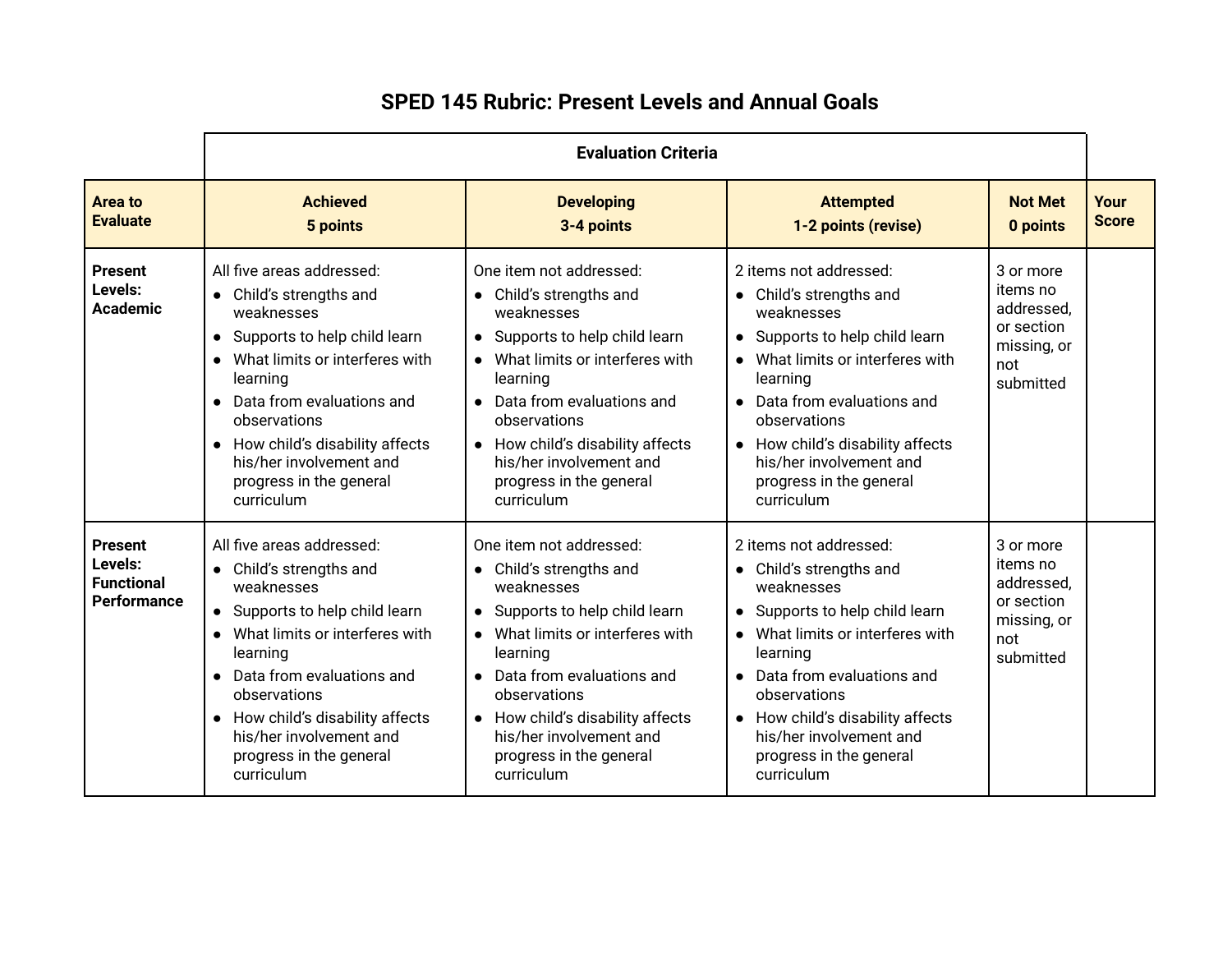| <b>Annual</b><br>Goal/Objective                 | Includes all components of a<br>well-written goal & objective:<br>· Stated positively in specific,<br>observable and measurable<br>terms.<br>• By When? (time period or ending<br>date);<br>• Who? (the student);<br>· will do What? (skill or behavior);<br>. Where? (under what conditions<br>and/or setting)?<br>• How?(in what manner or at what<br>level); | Includes all but 1 component of a<br>well-written goal & objective:<br>• Stated positively in specific,<br>observable and measurable<br>terms.<br>• By When? (time period or<br>ending date);<br>• Who? (the student);<br>· will do What? (skill or behavior);<br>• Where? (under what conditions<br>and/or setting)?<br>• How?(in what manner or at what<br>level);                     | Includes all but 2 components of a<br>well-written goal & objective:<br>• Stated positively in specific,<br>observable and measurable<br>terms.<br>• By When? (time period or<br>ending date);<br>• Who? (the student);<br>· will do What? (skill or behavior);<br>• Where? (under what conditions<br>and/or setting)?<br>• How?(in what manner or at what<br>level); | 3 or more<br>items no<br>addressed,<br>or section<br>missing, or<br>not<br>submitted |  |
|-------------------------------------------------|-----------------------------------------------------------------------------------------------------------------------------------------------------------------------------------------------------------------------------------------------------------------------------------------------------------------------------------------------------------------|------------------------------------------------------------------------------------------------------------------------------------------------------------------------------------------------------------------------------------------------------------------------------------------------------------------------------------------------------------------------------------------|-----------------------------------------------------------------------------------------------------------------------------------------------------------------------------------------------------------------------------------------------------------------------------------------------------------------------------------------------------------------------|--------------------------------------------------------------------------------------|--|
| <b>Annual</b><br>Goal/Objective<br>$\mathbf{2}$ | Includes all components of a<br>well-written goal & objective:<br>• Stated positively in specific,<br>observable and measurable<br>terms.<br>• By When? (time period or ending<br>date);<br>• Who? (the student);<br>· will do What? (skill or behavior);<br>. Where? (under what conditions<br>and/or setting)?<br>• How?(in what manner or at what<br>level); | Includes all but 1 component of a<br>well-written goal & objective:<br>• Stated positively in specific,<br>observable and measurable<br>terms.<br>By When? (time period or<br>$\bullet$<br>ending date);<br>Who? (the student);<br>$\bullet$<br>will do What? (skill or behavior);<br>• Where? (under what conditions<br>and/or setting)?<br>• How?(in what manner or at what<br>level); | Includes all but 2 components of a<br>well-written goal & objective:<br>• Stated positively in specific,<br>observable and measurable<br>terms.<br>• By When? (time period or<br>ending date);<br>• Who? (the student);<br>· will do What? (skill or behavior);<br>• Where? (under what conditions<br>and/or setting)?<br>• How?(in what manner or at what<br>level); | 3 or more<br>items no<br>addressed,<br>or section<br>missing, or<br>not<br>submitted |  |
| <b>Annual</b><br>Goal/Objective<br>3            | Includes all components of a<br>well-written goal & objective:<br>• Stated positively in specific,<br>observable and measurable<br>terms.<br>• By When? (time period or ending<br>date);                                                                                                                                                                        | Includes all but 1 component of a<br>well-written goal & objective:<br>• Stated positively in specific,<br>observable and measurable<br>terms.<br>By When? (time period or<br>$\bullet$<br>ending date);                                                                                                                                                                                 | Includes all but 2 components of a<br>well-written goal & objective:<br>• Stated positively in specific,<br>observable and measurable<br>terms.<br>• By When? (time period or<br>ending date);                                                                                                                                                                        | 3 or more<br>items no<br>addressed,<br>or section<br>missing, or<br>not<br>submitted |  |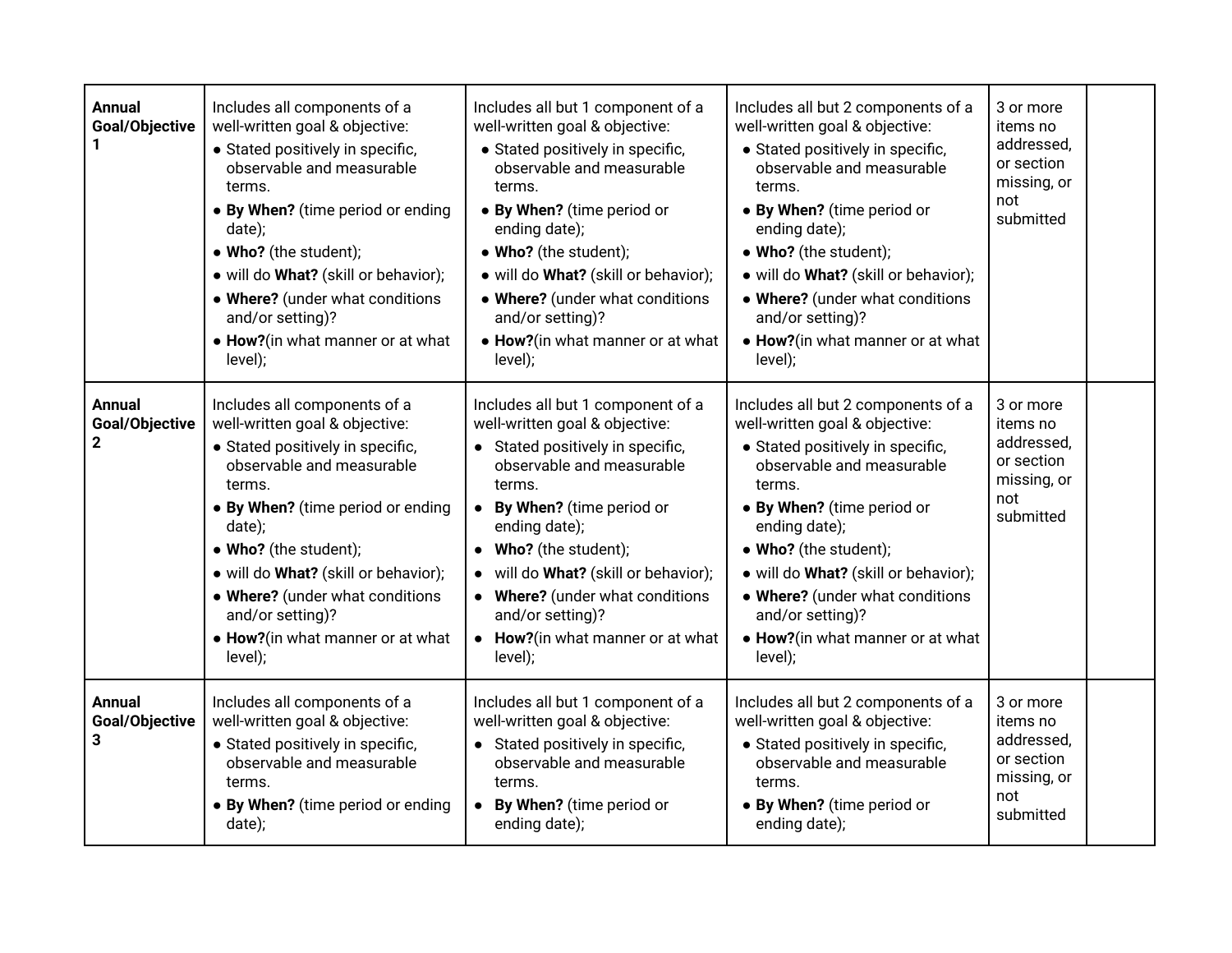| • Who? (the student);                | <b>Who?</b> (the student);         | • Who? (the student);                |  |  |  |  |
|--------------------------------------|------------------------------------|--------------------------------------|--|--|--|--|
| • will do What? (skill or behavior); | will do What? (skill or behavior); | · will do What? (skill or behavior); |  |  |  |  |
| • Where? (under what conditions      | Where? (under what conditions      | • Where? (under what conditions      |  |  |  |  |
| and/or setting)?                     | and/or setting)?                   | and/or setting)?                     |  |  |  |  |
| • How?(in what manner or at what     | How?(in what manner or at what     | • How?(in what manner or at what     |  |  |  |  |
| level);                              | level);                            | level);                              |  |  |  |  |
| <b>Your Total Score =</b>            |                                    |                                      |  |  |  |  |